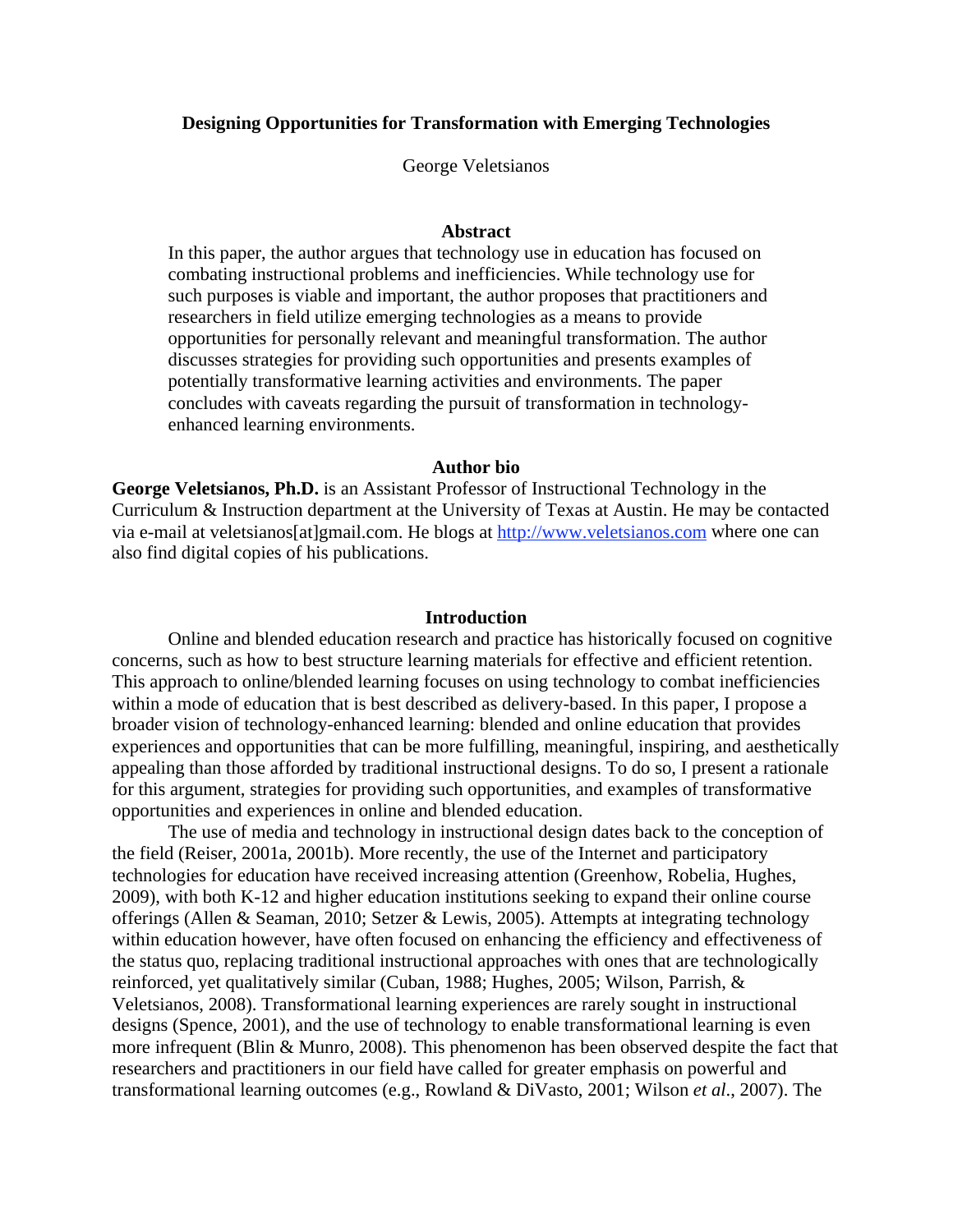challenge set forth in this paper, then is to veer away from using technology to replace traditional teaching and learning processes and move towards technology use to provide the opportunities for personally relevant and meaningful transformation.

Research continues to show that *access* to technology alone has limited impact on learning outcomes and instructional methods (Bednarz & van der Schee, 2006; Cuban, 2001; Schrum *et al.*, 2007) and is often used to support passive, teacher-centered, and didactic instruction (Herrington *et al*., 2009). Over the last years however, our field has seen calls for technology use in education that (a) broadens its foundations, and (b) meets higher-level objectives and outcomes. For instance, authors in this issue discuss learning that impacts learners identities and sense of being in the world; Hilton *et al.* (2010) discuss the provision of education to learners not formally registered in a course; Dunlap and Lowenthal (in press) discuss the use of Web 2.0 technologies to support self-directed lifelong learning; and Rutherford (2010) discusses user-driven social media platforms as locales for informal professional development. Within these developments, the role of the instructional designer is also changing: McDonald (2009), Hokanson & Miller (2009), and Rieber in Hirumi *et al*., (2010) for example, envision aesthetic and artistic roles for instructional designers by exploring fields such as storytelling and craftsmanship. Peacock *et al.* (2009) predict learning technologists<sup>1</sup> role to expand to include support for faculty who conduct technology-enhanced research (e.g., virtual focus groups).

While educational technology and instructional design have traditionally focused on the use of technology as a tool in instruction (e.g., to afford visualization and to enable linking of web-based content), recent literature on emerging technologies highlights the negotiated and symbiotic relationship between pedagogy and technology, noting that technology sculpts educational practice *and* educational practice molds technology use/implementation (Veletsianos, 2010b; Whitworth & Benson, 2010). At the core of recent theoretical and technological advances in online learning is the notion of utilizing technology as an impetus for designing novel learner experiences and opportunities for engagement with online communities. For instance, Couros (2010) describes how he designed a course that enabled his students to learn by interacting with professional educators that were part of the online communities in which he belonged.

#### **Designing Opportunities for Transformation in Online Learning Contexts**

 As discussed above, researchers in our field are envisioning new roles for instructional designers and for the use and implementation of emerging technology. In the next paragraphs, I discuss approaches to aid in the transition towards transformative blended and online education. These approaches are informed by social constructivist theory (Vygotsky, 1978), and aim to foster experiences and opportunities that can be more fulfilling, meaningful, inspiring, and aesthetically appealing than those afforded by traditional instructional designs.

#### **Design Opportunities that Allow Engagement Beyond Course Activities**

 Contextualized and situated learning activities are valuable to learning (Lave & Wenger, 1991; Lave, 1996). This has led to calls for authentic or real-world learning where class activities resemble activities that learners may face in their life outside of the classroom. While authentic learning activities serve to bridge this gap, learning is often seen as a single and sporadic classroom activity as opposed to an endeavor that is ongoing, lifelong, and independent of

 $1$  Learning Technologists is the term traditionally used in the UK to describe instructional designers.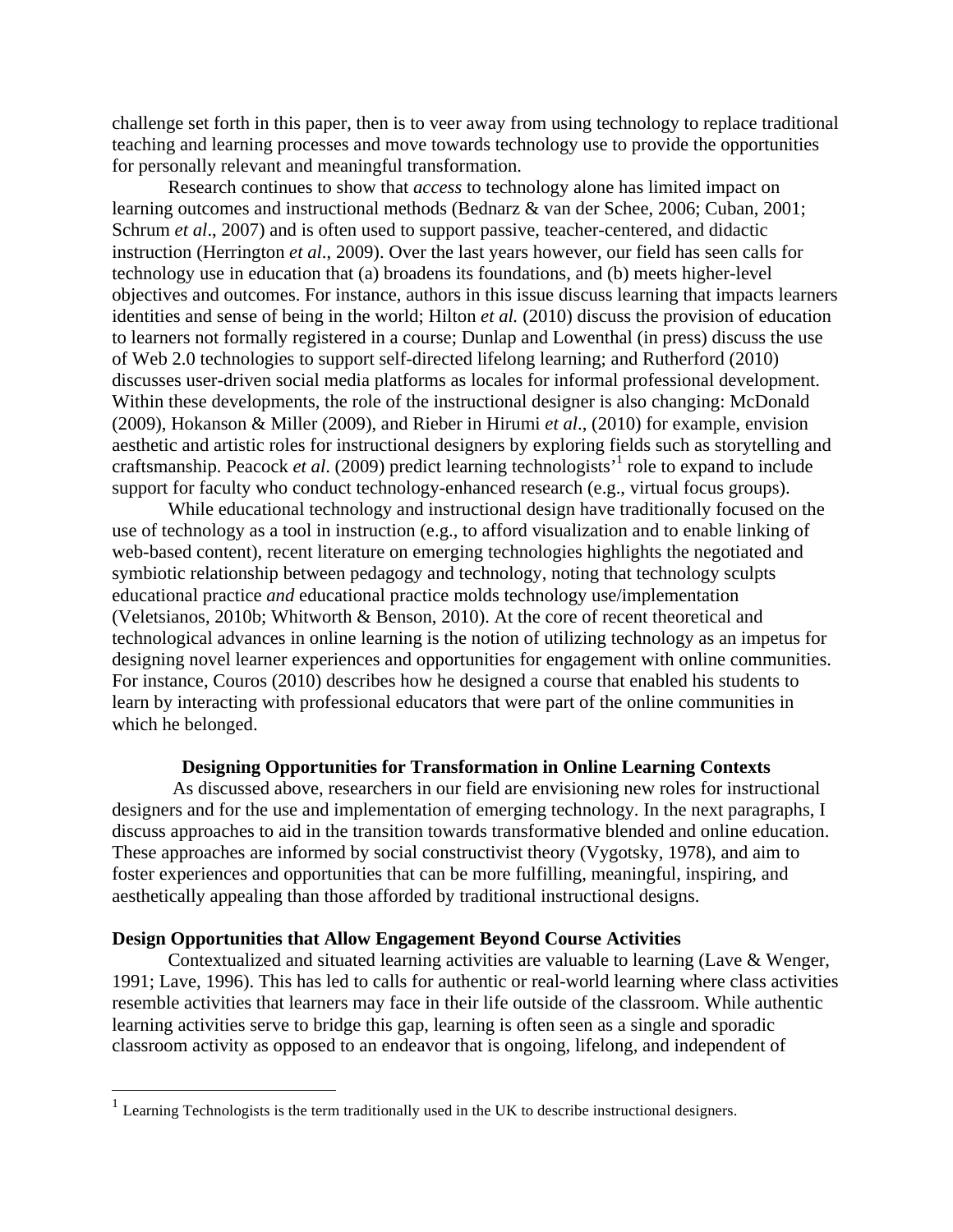educational institutions and age (Field, 2006). Recognizing the fact that learning is a lifelong process that occurs naturally outside of the classroom, designers are advised to design opportunities for activities that allow learners to engage with course-related topics outside of the classroom. Such activities should occur in open-ended learning environments that allow for learner flexibility, self-direction, and student-centered control of learning (Land & Hannafin, 1996), to accommodate learner interests. For instance, introducing learners to communities of practice should be an integral part of higher education curricula. Communities of practice are defined as "groups of people who share a concern or a passion for something they do and learn how to do it better as they interact regularly" (Wenger, 1998). By introducing learners to such communities and inviting learners to participate and engage with others who are interested and vested in similar endeavors, learning moves outside of the classroom and into the realm of dayto-day life. In introductory instructional design courses for example, students can be introduced to (and scaffolded into) online communities such as the Instructional Technology Forum (http://it.coe.uga.edu/itforum/). Learners can access these communities while enrolled in the course, but more importantly, they can be given the opportunity to become part of the community, to become contributing and *real* members, and to continue in this fashion indefinitely. Notably, increasing numbers of educators use web 2.0 tools to provide opportunities for community engagement (e.g., Webb, 2009). The conversations that occur on web logs (blogs), Twitter, and other social networking sites are relevant and immediate, and by introducing students to the tools *and* the community that is using the tools to engage in meaningful conversations, educators can provide opportunities for transformation that exist outside of the classroom context, outside of regular teaching hours, and outside of educators' immediate control. The last point (transformation being outside of educators' immediate control) is important for two reasons. First, it is important for learners to understand and instructors to acknowledge that knowledge is distributed and that the instructor is not the sole source of knowledge on a topic. Second, while the instructor can provide opportunities for engagement and transformation, such outcomes cannot be forced or achieved unless learners exploit such opportunities. I return to this important point in the concluding section of the paper.

### **Design for Lasting Impression**

Instructional design is often concerned with defined outcomes that are functional but short-term. Imagine for example, a course on cooperative learning theory (Johnson & Johnson, 1989). A functional but short-term outcome may be to ask learners to post a critique of cooperative learning on a personal blog. This activity allows learners to contemplate and reflect on cooperative learning practice, serving the major goals of a traditional technology-enhanced curriculum. The extent to which this activity will leave a lasting impression on learners however is debatable. What is the value of a learning activity if it's not memorable? A lasting impression may be more likely if the activity is extended to include added elements of interaction such as conversations with cooperative learning experts. For example: The founders of cooperative learning theory could be invited to comment on student reflections; or, teachers who have been practicing cooperative learning in their classrooms and have been recognized for their endeavors could be asked to virtually visit the classroom to answer student questions and help the learners contextualize their reflections.

 Another example of a learning activity that may leave a lasting impression relates to Adventure Learning (Doering, 2006; Veletsianos & Kleanthous, 2009). Adventure Learning is an approach to education that involves learners in exploring real-world issues within collaborative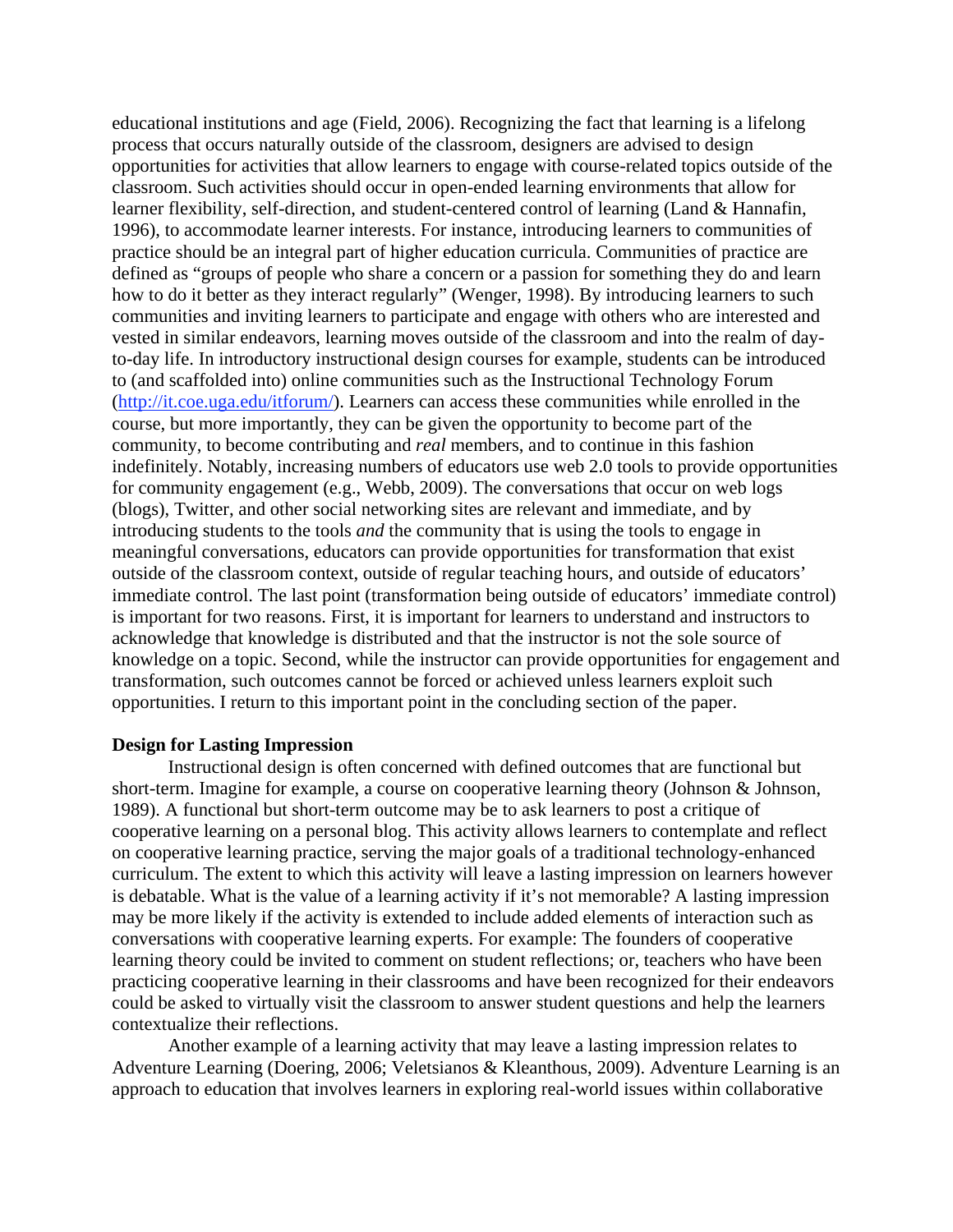and inquiry-based learning environments. The GoNorth! Adventure learning projects engage students in investigating environmental problems while they follow a team of explorers that dogsled through circumpolar regions of the world. One of the activities undertaken by a group of these students was the construction of dog sleds for the purpose of hosting an "Arctic Day" to raise funds for environmental stewardship. While fundraising by itself may be a memorable activity for K-12 students, the act of fundraising while constructing a dog sled to teach others about the impact of the changing climate becomes an activity that students will remember over time.

## **Design for Intrigue, Risk-taking, and Challenge**

 Opportunities for transformation can also be provided by activities that are intriguing and challenging to learners. While intrigue and risk-taking are not usually features associated with conventional learning design, researchers have recently turned their attention to these in the context of educational video games and virtual worlds. For instance, video game players are asked to engage in quests in unfamiliar environments (e.g., alien lands) or explore settings that are atypical of their day-to-day life (Mezirow, 1978). Yellowlees and Cook (2006) for example, recreated a mental health treatment ward in Second Life, and gave their students a taste of what it means to experience schizophrenia in the real world. As students' virtual characters walked the virtual hallways, they were overcome by hallucinations including "the floor disappearing from underfoot, writing on posters that morphs into derogatory words, a pulsating gun that suddenly appears on a table, and menacing voices that laugh." Such activities are challenging because they are unfamiliar, difficult to come to terms with, and involve learners taking an active role in the experience. Importantly, intrigue is sustained by allowing learners to participate in stories and narratives that are of immediate relevance to their learning (Veletsianos & Doering, 2010). In the context of the GoNorth! projects, learners enjoyed the unfolding and intriguing narrative of a team of explorers traversing the Arctic, with its unexpected outcomes and imaginative storytelling. In addition, the story and experience were participatory. That is, learners took an active role in contributing to the story by raising money, discussing the issues raised in the story with their family, and asking questions of experts. Veletsianos (2010a) further demonstrated the idea of stories sustaining interest and intrigue in a study of higher education students who participated in an Adventure Learning project designed to explore openness in education. In this study, the unfolding narrative involved students in watching a keynote video, posing questions, critiquing answers they received, filming video vignettes, and engaging in a debate related to the efficacy of open learning online.

 In collaboration with special education faculty, we designed another example of a simple activity that could be intriguing and invite risk-taking and challenge: In K-12 classrooms throughout the United States parents and teachers convene to develop Individualized Education Programs (IEP) for children with unique educational needs. Challenges arise when parents and professionals do not agree with each other on the extent of support children need. Pre-service teachers studying special education are rarely able to practice collaboration skills and how to solve communication difficulties between parents and themselves. To combat this issue and embed aspects of intrigue and risk-taking, parents could be asked to contribute video-recorded challenges they have had in partnering with schools to meet their child's educational needs. Students can then be asked to identify the problem and devise a solution to improve the parentschool relationship. Those solutions can then be shared with parents and other professionals who can videoconference with the class to discuss the effectiveness of the proposed solutions.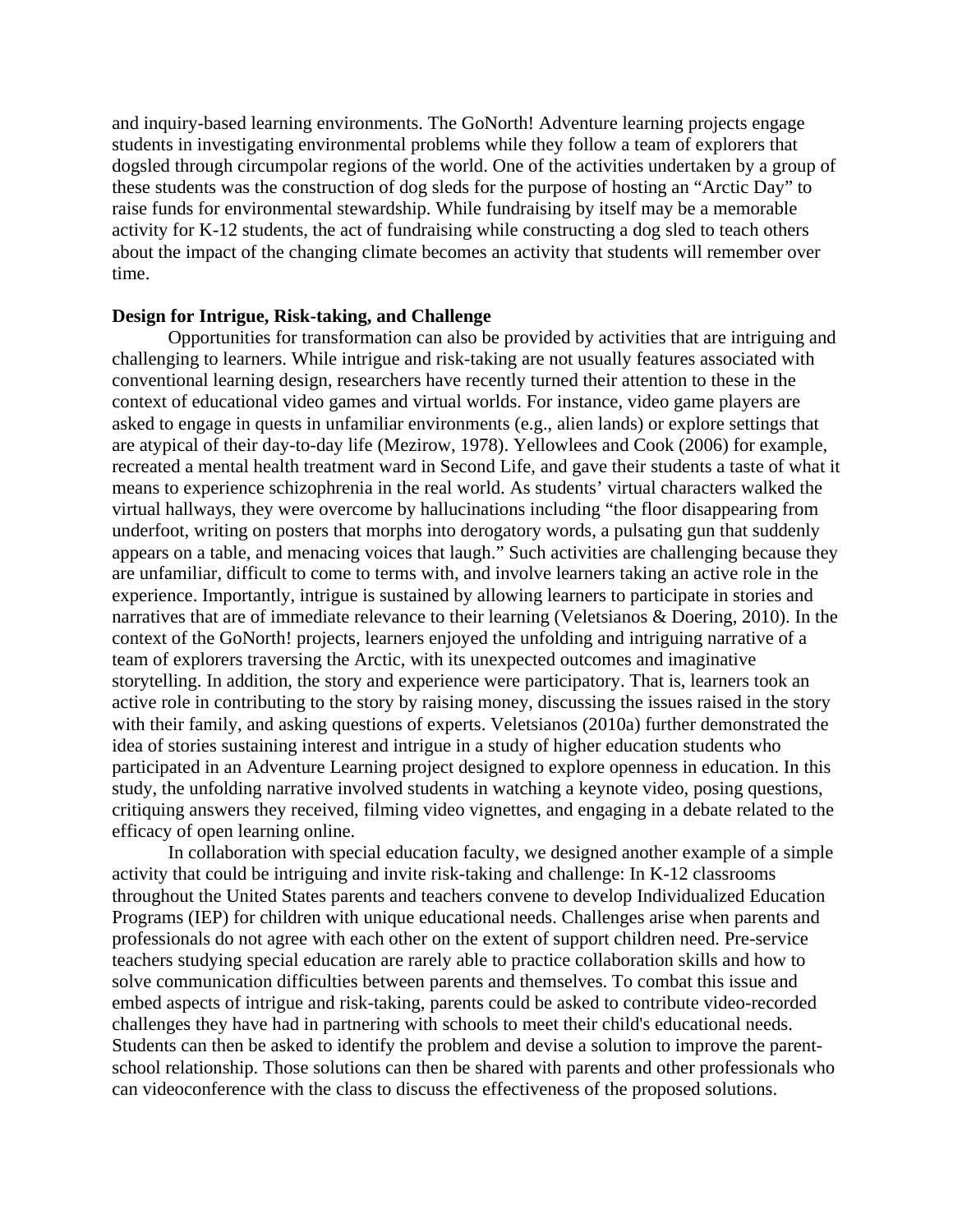Requiring learners to devise solutions to real problems and present their solutions to interested parties invites them to take risks, and challenge themselves to devise solutions good enough to address competing requirements (e.g., school resources vs. parent demands).

# **Design for Engagement**

 According to Wilson, Parrish, & Veletsianos (2008) instructional designers have mostly focused on the design of efficient and effective products while ignoring deep learning engagement. Fun, excitement, creativity, and aesthetic aspects of instruction, though recognized as being facets of good instruction (Kirschner & Gerjets, 2006), are largely lacking in educational technology implementations (ibid). By designing creative activities that invite engagement, fun, and excitement, designers can enable sustained interactions with transformative content and activities. We should aspire for learning that changes the ways a learner acts in the world. For instance, we should aspire for our students to find their school experiences engaging enough such that they talk to their friends/family about what they are learning and attempt to implement what they have learned in their day-to-day lives. Other indicators of such "transformative" education may be student discussions of their desire to make a difference in the world, improve their skills, or become leaders in their profession. While creative pedagogies of fun and engagement can be time-consuming, their outcomes may be worth the extra time. Some examples might be virtual competitions and debates across universities, developing technology-enhanced and location-based learning activities using smartphones (e.g., Squire, in press), or involving the local community in learning activities (see *Design for Reflection* below). For example, the author leads the design of an adventure learning project (http://yoteach.us) implemented in a sociology course that aims to enable learners to explore the many roles that teachers play in the classroom while following the updates of a team of urban explorers traveling through the city of Austin, TX. The explorers share teacher stories told to them by Austin residents and lead students in examining teacher roles via an online learning environment which includes: trail reports that present the issues, audio updates sharing the team's experiences, and video interviews. Students then ask questions, comment on findings, and discuss pertinent issues with experts. The project culminates in students conducting their own multi-modal investigations of sociological topics in their own communities and sharing their own stories within the online learning environment.

### **Design for Reflection**

 Reflective practice (Schön, 1984, 1987) is an important aspect of lifelong learning because it allows practitioners to think critically about their activities (e.g., curricular decisions) and examine the reasons, rationale, and outcomes surrounding such activities. Applied to learners and transformation, Mezirow (1978) posits that taking the time to reflect on one's learning in relation to one's experiences is important. Reflecting on learning experiences, as opposed to being a passive recipient of information, allows for meaningful and personalized learning (c.f., Schön, 1987) and this point is well illustrated in the article by Calandra and Puvirajah (this issue), who discuss how the video-enhanced reflective process has "produced lucid, holistic insight into participants' thinking about their teaching [practice]" with the result being "participants [who] have shown shifts in perspectives about themselves and their teaching."

The Vital Signs project (http://www.vitalsignsme.org/) is an example of a learning experience that is designed for reflection. In this project, students learn science by participating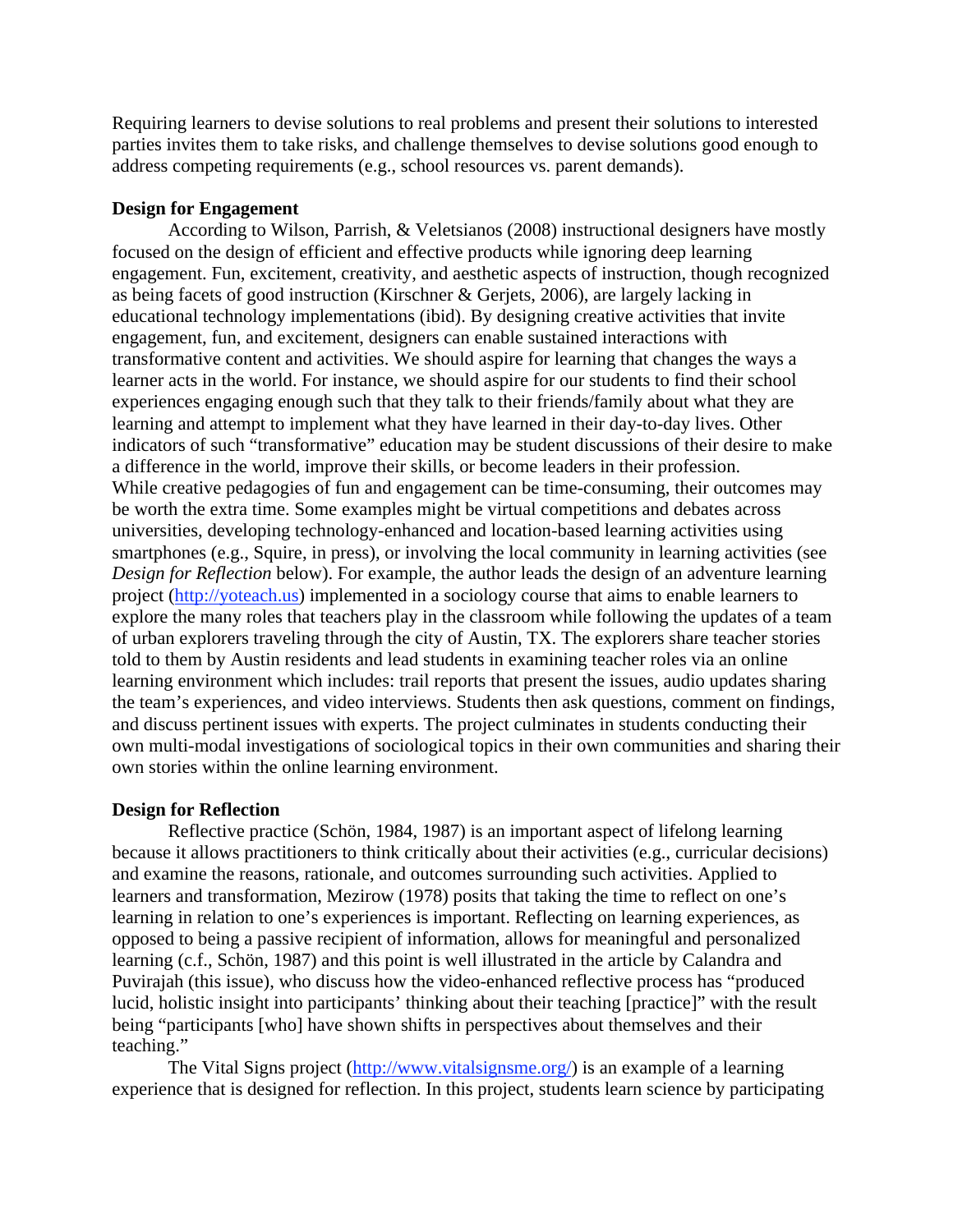in a real-life research project focused on locating and documenting Maine's native and invasive species. The nature of the project is such that reflection about the local community and its species is built into the learning experience. By documenting and reporting local species, learners reflect on and form connections to their local community and its habitat and develop their sense of place in relation to their surroundings. Importantly, this project also subscribes to ideas discussed above relating to real-world engagement.

### **Transformative Online and Blended Learning and its Caveats**

In this paper, I propose that we employ technology as a means to provide opportunities for personally relevant and meaningful transformation. Even though critics might argue that formal education is based on attaining explicit goals, we are at a unique position to target specified outcomes while also providing opportunities for transformation. Nevertheless, various caveats need to be acknowledged in relation to the pursuit of transformative online/blended learning.

First, transformative learning experiences cannot be "imposed" on learners. Parrish and Wilson (this issue) make a similar argument when they claim that "deeper forms of learning can't just be made to happen; they are invited, and encouraged, and facilitated. Experience, after all is largely a subjective thing – it's how real people encounter their worlds, not how they should respond or what the materials are meant to do to them." This paper is grounded on a similar premise, as technology has been described as an agent of change, as a way to provide *opportunities* for transformation while sculpting pedagogical practice.

Second, since it is not possible to *construct* transformative experiences but, to provide opportunities for transformation, these learning experiences are bound to encompass unknown outcomes. In other words, the outcomes associated with these opportunities *may or may not* be transformational. Consequently, the outcomes of opportunities for transformation do not lend themselves well to being evaluated using pre-defined objectives. An added complexity relates to the definition of the term *transformation* as a personally fulfilling and meaningful outcome. If transformation is a personalized, it is difficult to assess it based on pre-established guidelines. Indeed, individualized assessment may be the only meaningful approach available to evaluate transformative learning.

Finally, due to instructional designers' inability to pinpoint clear-cut transformational outcomes, and because related learning outcomes are invited (as opposed to constructed/designed), transformational learning experiences may not be replicable or even predictable. Opportunities for transformation may be acted upon with powerful results, or they may be acted upon without resulting in any inspiring outcomes. For example, reflection may enable learners to gain valuable information about themselves and to act upon their newfound knowledge; or, reflection may not lead to any new and powerful understanding of the self. The extent to which transformative outcomes can be realized depends on numerous factors including individual learners, the scaffolds presented to them, and the design of the opportunities for transformation.

Online learning endeavors are most frequently guided by arguments of efficiency, reduced costs, expanded course offerings, and reaching more (and different kinds of) learners. Yet, technological innovations allow us to do much more. In this paper, I argued that we should strive to provide opportunities for fulfillment and personal transformation and presented strategies and examples for providing such opportunities for online and blended education. Future investigations of the topic need to present evidence of how online learning approaches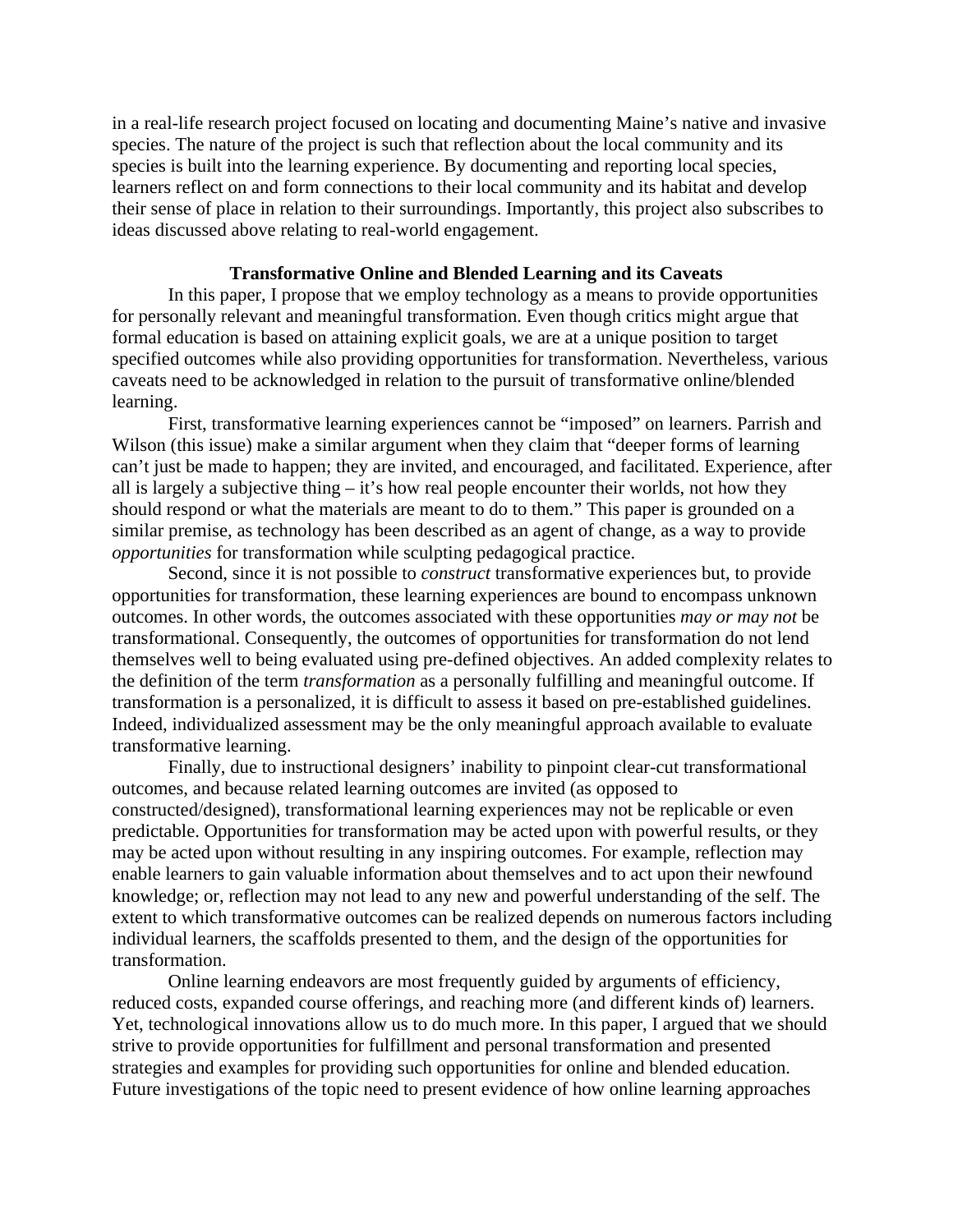can foster transformative outcomes and opportunities, while at the same time delineating a more formal description of an online pedagogy of transformation.

# **References**

- Allen, E., & Seaman, J. (2010). *Learning on Demand. Online Education in the United States, 2009*. Needham: Sloan Center for Online Education. Retrieved on March 18, 2010 from http://www.sloan-c.org/publications/survey/pdf/learningondemand.pdf
- Bednarz, S. W., & van der Schee, J. (2006). Europe and the United States: The implementation of geographic information systems in secondary education in two contexts. *Technology, Pedagogy, and Education, 15*(2), 191-205.
- Blin, F., & Munro, M. (2008). Why hasn't technology disrupted academics' teaching practices? Understanding resistance to change through the lens of activity theory. *Computers & Education, 50*(2), 475-490.
- Couros, A. (2010). Developing Personal Learning Networks for Open and Social Learning. In G. Veletsianos (Ed.), *Emerging Technologies in Distance Education* (pp. 109-128). Edmonton, AB: Athabasca University Press. Retrieved on August 22, 2010 from http://bit.ly/9Vuanu
- Cuban, L. (1988). Constancy and change in schools (1880s to the present). In P. W. Jackson (Ed.), *Contributing to educational change: Perspectives on research and practice* (pp. 85-105). Berkeley, CA: McCutchan.
- Cuban, L. (2001). *Oversold and underused: Computers in the classroom*. Cambridge, MA: Harvard University Press.
- Doering, A. (2006). Adventure learning: Transformative hybrid online education. *Distance Education* 27(2), 197-215.
- Dunlap, J. C., & Lowenthal, P. R. (in press). Learning, unlearning, and relearning: Using Web 2.0 technologies to support the development of lifelong learning skills. In G. D. Magoulas (Ed.), *E-infrastructures and technologies for lifelong learning: Next generation environments*. Hershey, PA: IGI Global.
- Field, J. (2006) *Lifelong Learning and the New Educational Order.* London: Trentham.
- Greenhow, C., Robelia, B., & Hughes, J. (2009). Learning, teaching, and scholarship in a digital age: Web 2.0 and classroom research: What path should we take now? *Educational Researcher, 38*(4), 233–245.
- Herrington, J., Herrington, A., Mantei, J., Olney, I., & Ferry, B. (2009). *New technologies, new pedagogies: Mobile learning in higher education*. University of Wollongong. Available from http://ro.uow.edu.au/newtech/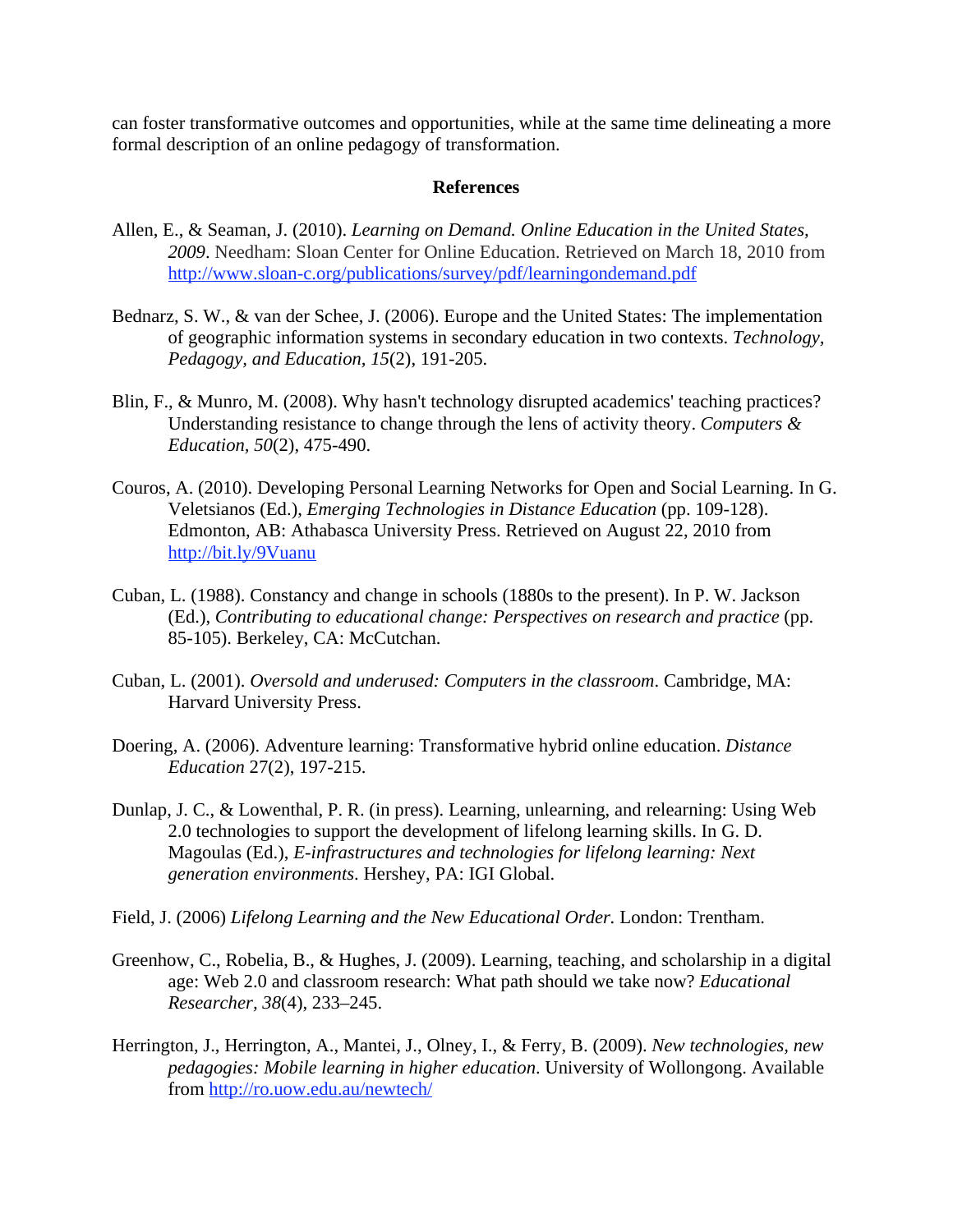- Hilton, J. L., Graham, C., Rich, P., & Wiley, D. (2010). Using online technologies to extend a classroom to learners at a distance. *Distance Education*, *31*(1), 77-92.
- Hirumi, A., Appelman, B., Rieber, L., & Van Eck, R. (2010). Preparing Instructional Designers for Game-Based Learning: Part 2. *TechTrends, 54*(4), 19-27.
- Hokanson, B, & Miller, C. (2009). Role-based design: A contemporary framework for innovation and creativity in instructional design. *Educational Technology, 49*(2), 21-28.
- Hughes, J. E. (2005). The role of teacher knowledge and learning experiences in forming technology-integrated pedagogy. *Journal of Technology and Teacher Education, 13*(2), 277-302.
- Johnson D., & Johnson, R. (1989). *Cooperation and competition: Theory and research.* Edina, MN: interaction Book Company.
- Kirschner, P., & Gerjets, P. (2006). Instructional design for effective and enjoyable computersupported learning. *Computers in Human Behavior, 22* (1) 1-8.
- Land, S., and Hannafin, M. (1996). A Conceptual Framework for the Development of Theoriesin-Action with Open-Ended Learning Environments. *Educational Technology Research and Development, 44*(3), 37-53.
- Lave, J. (1996). Teaching, as learning, in practice. *Mind, Culture, and Activity, 3*(3), 149-164.
- Lave, J., & Wenger, E. (1991). *Situated learning: Legitimate peripheral participation*. Cambridge, UK: Cambridge University Press.
- McDonald, J. (2009). Imaginative instruction: what master storytellers can teach instructional designers. *Educational Media International*, *46*(2), 111-122.
- Mezirow, J. (1978). *Education for Perspective Transformation: Women's Re-entry Programs in Community Colleges*. New York, NY: Teachers College, Columbia University.
- Peacock, S., Robertson, A., Williams, S., & Clausen, M. G. (2009). The role of learning technologists in supporting e-research. *Alt-J*, *Research in Learning Technology 17*(2), 115-129.
- Reiser, R.A. (2001a). A History of Instructional Design and Technology: Part I: A History of Instructional Media. *Educational Technology Research and Development , 49* (1), 53-64
- Reiser, R. A. (2001b). A history of instructional design and technology: Part II: A history of instructional design. *Educational Technology Research and Development, 49*(2), 57-67.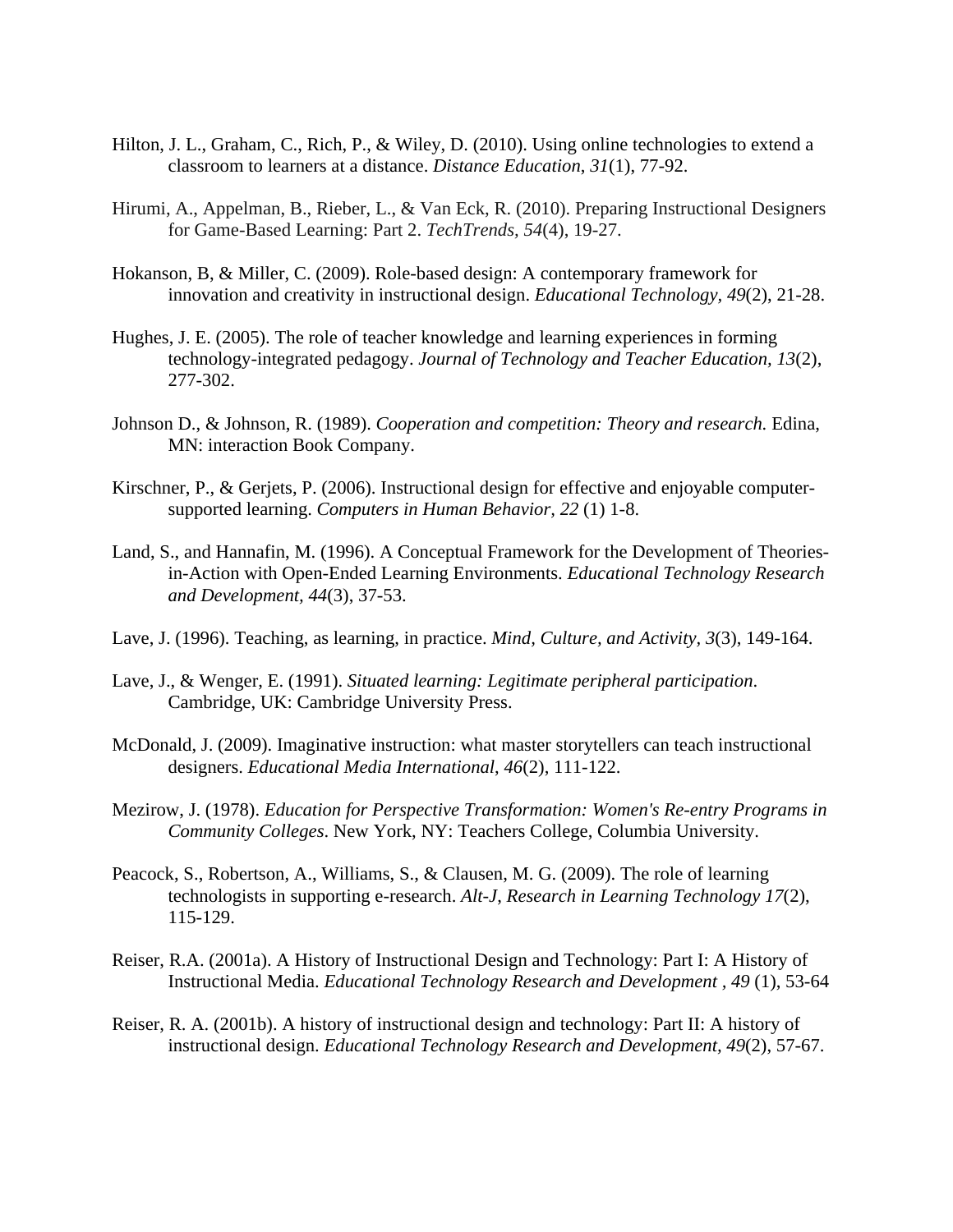- Rowland, G., & DiVasto, T. (2001). Instructional design and powerful learning. *Performance Improvement Quarterly*, 14 (2), 7-36.
- Rutherford, C. (2010). Facebook as a Source of Informal Teacher Professional Development. *In education, 16(*1). Available at http://ineducation.ca/article/facebook-source-informalteacher-professional-development
- Schrum, L., Thompson, A., Maddux, C., Sprague, D., Bull, G., & Bell, L. (2007). Editorial: Research on the effectiveness of technology in schools: The roles of pedagogy and content *Contemporary Issues in Technology and Teacher Education* [Online serial], 7(1). Available: http://www.citejournal.org/vol7/iss1/editorial/article1.cfm
- Schön, D. A. (1984). *The Reflective Practitioner.* New York: Basic Books.
- Schön, D. A. (1987). *Educating the Reflective Practitioner.* San Francisco: Jossey-Bass.
- Setzer, J. C., & Lewis, L. (2005). *Distance education courses for public elementary and secondary school students: 2002-03*. (NCES 2005-010). Washington, DC: U. S. Department of Education, National Center for Education Statistics.
- Spence, L. (2001). The case against teaching. *Change*, 11-19.
- Squire, K. (in press). From information to experience: Place-based augmented reality games as a model for learning in a globally networked society. *Teacher's College Record*. Retrieved on May 24 from http://website.education.wisc.edu/kdsquire/tenure-files/01-TCR-squireedits.pdf
- Veletsianos, G. (2010a). A Small-Scale Adventure Learning Activity and its Implications for Higher Education Practice and Research. *in education*, *16*(1). Retrieved from on May 26 from http://bit.ly/8YVvEn
- Veletsianos, G. (2010b). A Definition of Emerging Technologies for Education. In G. Veletsianos (Ed.), *Emerging Technologies in Distance Education* (pp. 3-22). Edmonton, AB: Athabasca University Press. Retrieved on August 22, 2010 from http://bit.ly/cPIPqd
- Veletsianos, G., & Doering, A. (2010). Long-term student experiences in a hybrid, open-ended and problem based Adventure Learning program. *Australasian Journal of Educational Technology, 26*(2), 280-296. Retrieved April 14, 2010 from http://www.ascilite.org.au/ajet/ajet26/veletsianos.html
- Veletsianos, G., & Kleanthous, I. (2009). A review of adventure learning. *The International Review Of Research In Open And Distance Learning, 10*(6), 84-105.
- Vygotsky, L. (1978). *Mind in Society: Development of Higher Psychological Processes*. Cambridge: Harvard University Press.